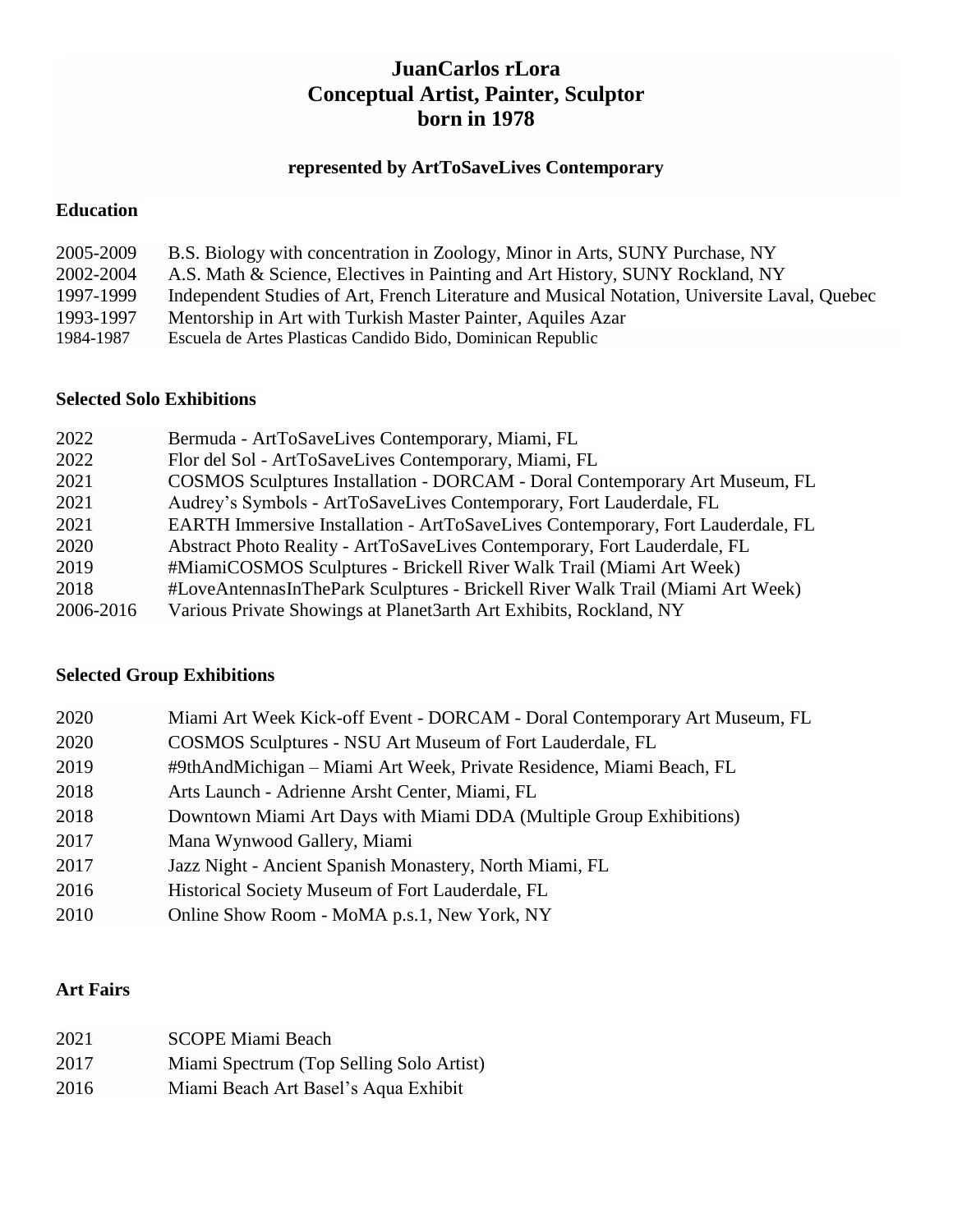### **Community Outreach Exhibition Events, 2019**

Mana Wynwood Coral Gables (with the Humane Society) West Palm Beach - Meyer Amphitheatre Pembroke Pines, FL Fundraiser for the Ocean Conservancy - The Ritz Carlton, Fort Lauderdale

#### **Collections**

Public Collection - The W Hotels Public Collection - Celebrity Resorts

Private Collection, Peru Private Collection, Paris, France Private Collection, New York, NY Private Collection, Teaneck, New Jersey The Kladienko Collection, Hollywood, FL Numerous Private Collections throughout South Florida

#### **Publications, Awards & Bibliography**

- 2022 Artnet Article [Three Bodies of Work on view in Miami](https://news.artnet.com/buyers-guide/shop-the-show-arttosavelives-juancarlos-rlora-2062290)
- 2022WIDEWALLS [Exhibition Review](https://www.widewalls.ch/magazine/arttosavelives-contemporary-juancarlos-rlora)
- 2021 [Artnet Artist Spotlight: JuanCarlos rLora and his Abstract Photo Reality Concept](https://news.artnet.com/buyers-guide/spotlight-artist-juan-llorca-1974288)
- 2021 Autumn Ghost Town from the [Abstract Photo Reality Concept](https://news.artnet.com/buyers-guide/artnet-gallery-network-weekly-favorites-may-14-2021-1969212) is Featured as [One of the Favorite Artworks Artnet's Experts are Raving About](https://news.artnet.com/buyers-guide/artnet-gallery-network-weekly-favorites-may-14-2021-1969212)
- 2021 [JuanCarlos sits down with Artnet News](https://news.artnet.com/partner-content/art-to-save-lives-juancarlos-rlora)
- 2020 [Artnet News Article](https://news.artnet.com/partner-content/juancarlos-rlora-art-to-save-lives-gallery)
- 2020 The Jorge M. Pérez Family Foundation and the Miami-Dade County Department of Cultural Affairs Miami-Dade Artists Support Grant
- 2020 Oolite Arts Relief Grant
- 2020 Singulart Interview
- 2019 [ArtToSaveLives](https://www.nbcmiami.com/on-air/as-seen-on/NBC-6-Pride-Art-to-Save-Lives-Animal-Rescue_Miami-565282642.html) on NBC
- 2019 [Miami Today Article -](https://www.arttosavelives.org/uploads/1/2/5/9/125903014/p19miamitoday_12_12_19.pdf) Don't Miss It Section!
- 2018 [Feature in the Newspaper](https://www.diariolasamericas.com/cultura/la-muestra-loveantennas-llama-la-busqueda-del-amor-n4167636) Diario Las Americas
- 2017 Spectrum Miami Article [Creator of a new Art Concept -](https://www.arttosavelives.org/uploads/1/2/5/9/125903014/apr_article.pdf) Abstract Photo Reality
- 2017 [Top Selling Solo Artist -](https://www.arttosavelives.org/uploads/1/2/5/9/125903014/thats-a-wrap-highlight-of-spectrum-miami-2017.pdf) Miami Spectrum
- 2017 [Hollywood Gazette Article](https://issuu.com/jennifersandomir/docs/aug_2017/10)
- 2015 Invented a new art style on canvas called #AbstractPhotoReality

#### **Extracurricular activities**

2006-present Donating proceeds from art sales to Art To Save Lives animal rescue mission

- 2010-2012 SPCA Volunteer
- 2008-2010 Art Tutor, Private Art Classes, NY
- 2006-2007 Zoology Intern, Beardsley Zoo, CT